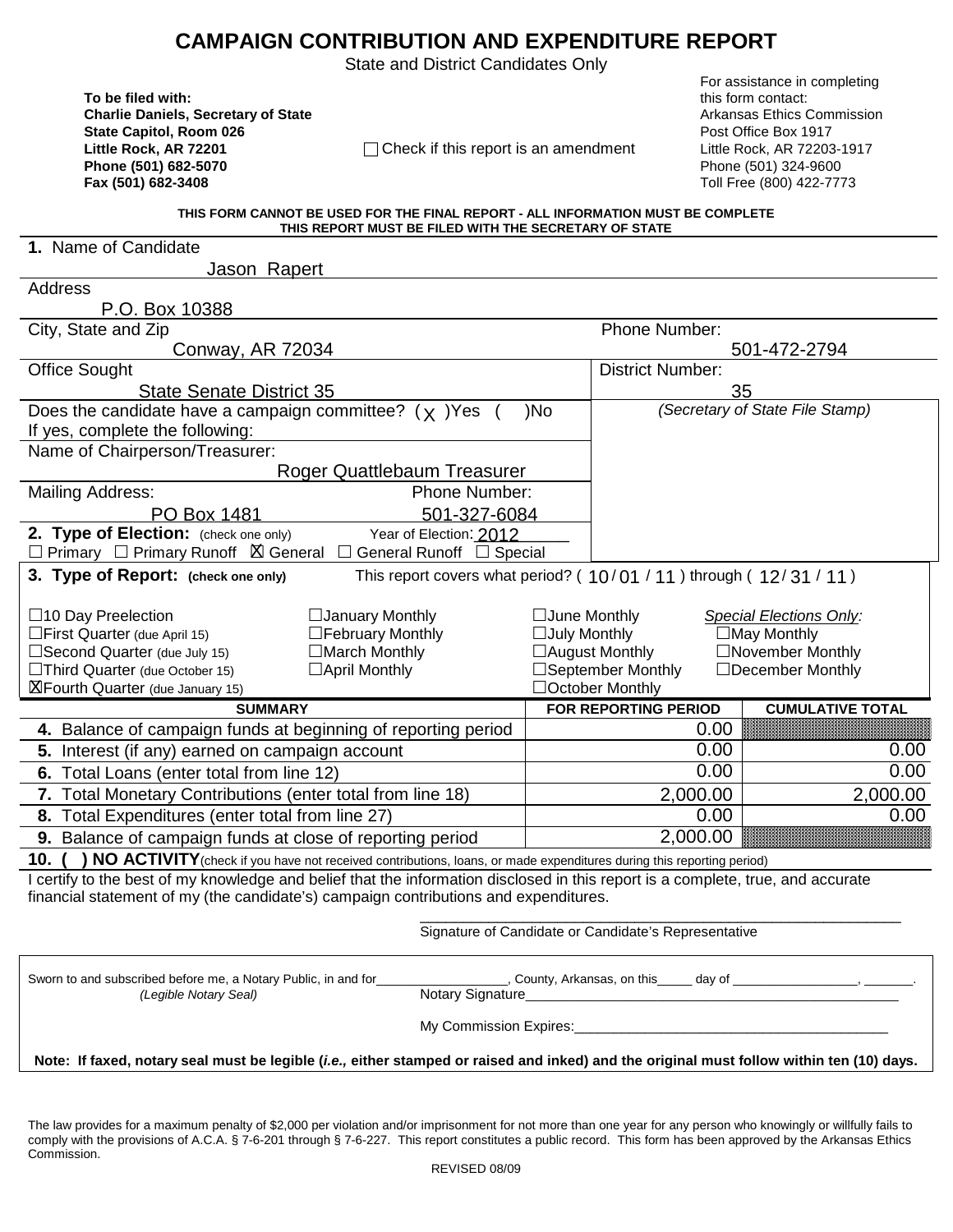# **11. LOAN INFORMATION**

Please Type or Print

Do not list loans previously reported

| <b>DATE</b>                                  | NAME AND ADDRESS OF LENDING INSTITUTION | <b>GUARANTOR(S) IF ANY</b> | <b>AMOUNT</b> |      |
|----------------------------------------------|-----------------------------------------|----------------------------|---------------|------|
|                                              |                                         |                            |               |      |
|                                              |                                         |                            |               |      |
|                                              |                                         |                            |               |      |
|                                              |                                         |                            |               |      |
|                                              |                                         |                            |               |      |
|                                              |                                         |                            |               |      |
|                                              |                                         |                            |               |      |
|                                              |                                         |                            |               |      |
|                                              |                                         |                            |               |      |
|                                              |                                         |                            |               |      |
|                                              |                                         |                            |               |      |
|                                              |                                         |                            |               |      |
|                                              |                                         |                            |               |      |
|                                              |                                         |                            |               |      |
|                                              |                                         |                            |               |      |
|                                              |                                         |                            |               |      |
|                                              |                                         |                            |               |      |
|                                              |                                         |                            |               |      |
| 12. TOTAL LOANS DURING REPORTING PERIOD   \$ |                                         |                            |               | 0.00 |

## **IMPORTANT**

The limits on campaign contributions do not apply to loans or contributions made by a candidate from his or her own personal funds to the campaign, or to personal loans made by financial institutions to the candidate and applied to his or her campaign. Any loans made by a candidate to his or her campaign and any loans made by a financial institution to a candidate and applied to his or her campaign shall be reported in Section 11.

If a candidate desires to use or raise campaign funds to repay himself or herself for personal funds that he or she contributed to the campaign, then he or she would need to report those personal funds as a loan in Section 11.

If a candidate does not desire to use or raise campaign funds to repay himself or herself for personal funds that he or she contributed to the campaign, then those personal funds would not be reported in Section 11. Instead, they would be reported as a campaign contribution either in Section 15 or on line 17, depending upon the amount.

The law provides for a maximum penalty of \$2,000 per violation and/or imprisonment for not more than one year for any person who knowingly or willfully fails to comply with the provisions of A.C.A. § 7-6-201 through § 7-6-227. This report constitutes a public record. This form has been approved by the Arkansas Ethics Commission.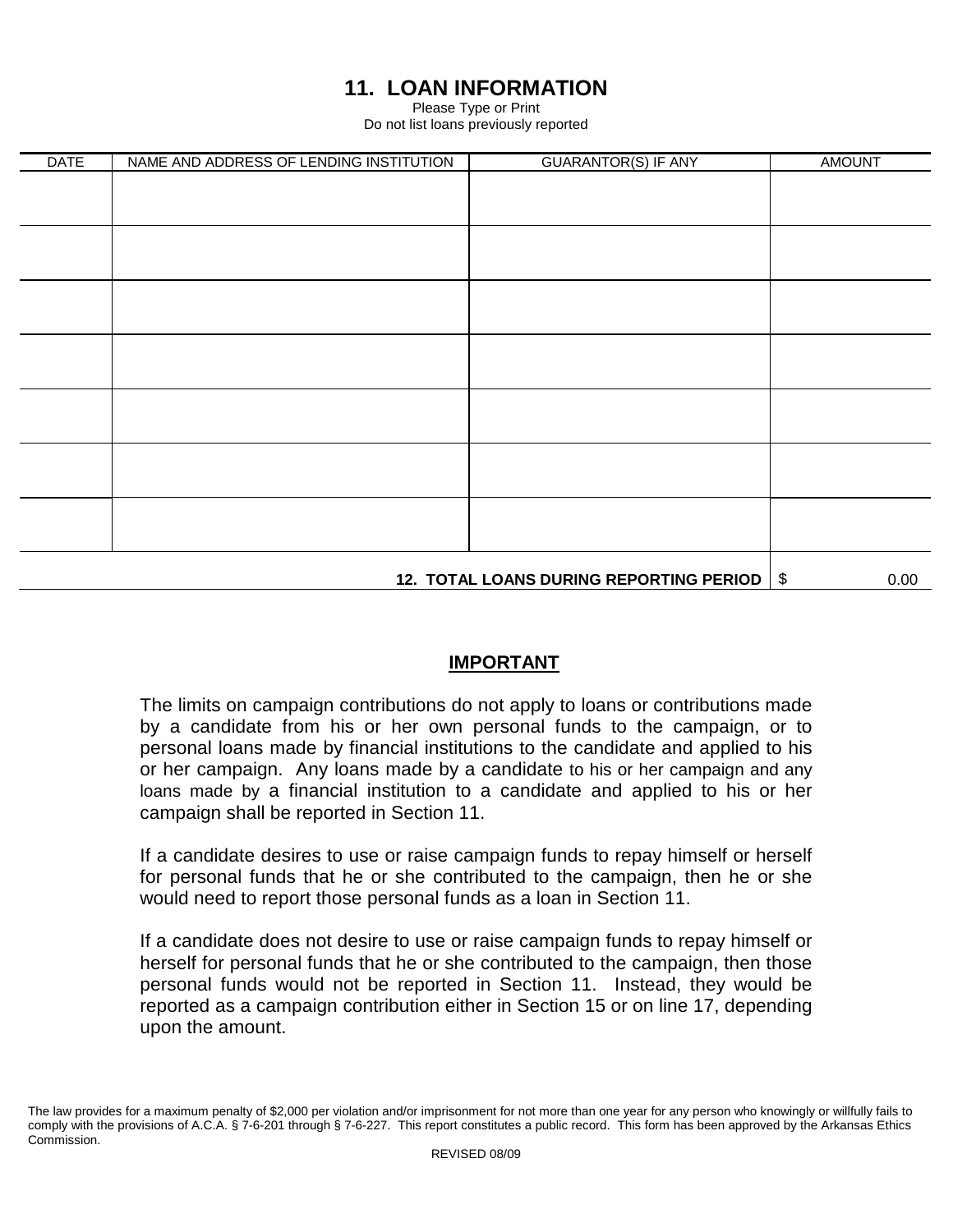## **13. NONMONEY CONTRIBUTIONS**

(Does not include volunteer services by individuals)

| Date of<br>receipt | Full Name and Address of Contributor    | Description of<br>nonmoney item | Value of nonmoney<br>item | <b>Cumulative Total From</b><br>This Contributor |
|--------------------|-----------------------------------------|---------------------------------|---------------------------|--------------------------------------------------|
|                    |                                         |                                 |                           |                                                  |
|                    |                                         |                                 |                           |                                                  |
|                    |                                         |                                 |                           |                                                  |
|                    |                                         |                                 |                           |                                                  |
|                    |                                         |                                 |                           |                                                  |
|                    |                                         |                                 |                           |                                                  |
|                    |                                         |                                 |                           |                                                  |
|                    |                                         |                                 |                           |                                                  |
|                    |                                         |                                 |                           |                                                  |
|                    |                                         |                                 |                           |                                                  |
|                    | <b>14. TOTAL NONMONEY CONTRIBUTIONS</b> |                                 | 0.00                      |                                                  |

## **IMPORTANT**

In addition to monetary contributions, candidates are required to report the receipt of any nonmonetary ("in-kind") contributions. A candidate receives an inkind contribution whenever a person provides him with an item or service without charge or for a charge which is less than the fair market value of the item or service in question.

The value of an in-kind contribution is the difference between the fair market value and the amount charged. In-kind contributions are addressed in greater detail in Sections 205 and 206 of the Commission's Rules on Campaign Finance & Disclosure.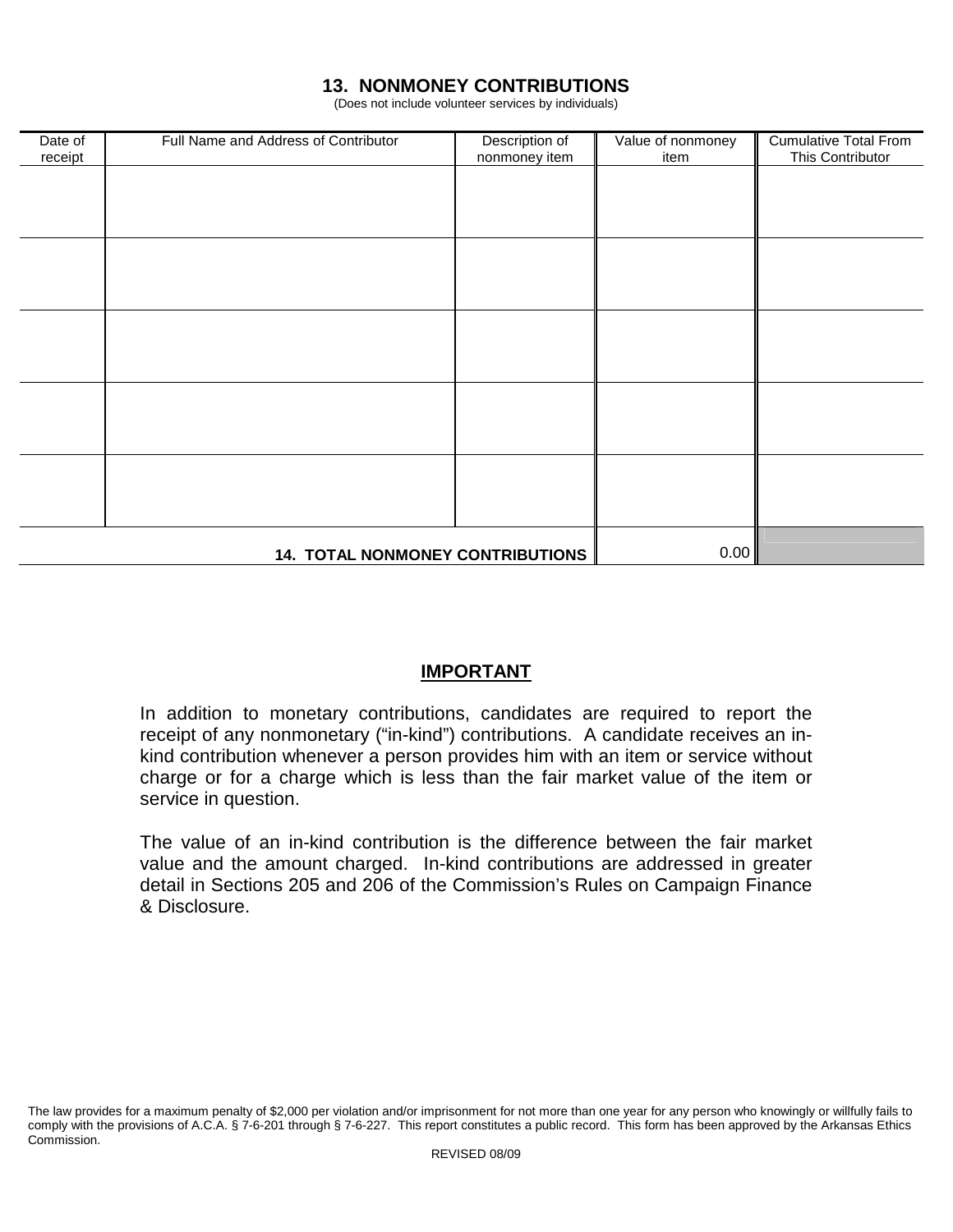# **15. ITEMIZED MONETARY CONTRIBUTIONS OVER \$50**

Please Type or Print

| (Use Additional Copies Of This Page If Necessary) |                                                                     |                                                         |                                                                                                          |                                                            |  |
|---------------------------------------------------|---------------------------------------------------------------------|---------------------------------------------------------|----------------------------------------------------------------------------------------------------------|------------------------------------------------------------|--|
| <b>Date</b>                                       | Full Name And Mailing Address Of Contributor                        | <b>Place Of Business/</b><br><b>Employer/Occupation</b> | <b>Amount Of</b><br><b>Contribution</b>                                                                  | <b>Cumulative Total</b><br><b>From This</b><br>Contributor |  |
| 12/31/2011                                        | Jason Rapart and Associates Inc<br>PO Box 10368<br>Conway, AR 72034 | Corporation                                             | □ Primary Election<br>□ Primary Run-Off<br><b>X</b> General Election<br>□ General Run-Off<br>$\Box$ Debt | 2,000.00                                                   |  |
|                                                   |                                                                     |                                                         | 2,000.00                                                                                                 |                                                            |  |
|                                                   |                                                                     |                                                         | □ Primary Election<br>□ Primary Run-Off<br>□ General Election<br>□ General Run-Off<br>$\Box$ Debt        |                                                            |  |
|                                                   |                                                                     |                                                         | □ Primary Election<br>□ Primary Run-Off<br>General Election<br>□ General Run-Off<br>$\square$ Debt       |                                                            |  |
|                                                   |                                                                     |                                                         | □ Primary Election<br>□ Primary Run-Off<br>□ General Election<br>□ General Run-Off<br>$\Box$ Debt        |                                                            |  |
|                                                   |                                                                     |                                                         | □ Primary Election<br>□ Primary Run-Off<br>□ General Election<br>General Run-Off<br>$\Box$ Debt          |                                                            |  |
|                                                   |                                                                     |                                                         | □ Primary Election<br>□ Primary Run-Off<br>□ General Election<br>□ General Run-Off<br>$\Box$ Debt        |                                                            |  |
|                                                   |                                                                     |                                                         | □ Primary Election<br>□ Primary Run-Off<br>□ General Election<br>□ General Run-Off<br>$\Box$ Debt        |                                                            |  |
|                                                   |                                                                     |                                                         | □ Primary Election<br>□ Primary Run-Off<br>General Election<br>□ General Run-Off<br>$\Box$ Debt          |                                                            |  |
|                                                   |                                                                     |                                                         | □ Primary Election<br>□ Primary Run-Off<br>□ General Election<br>□ General Run-Off<br>$\Box$ Debt        |                                                            |  |
|                                                   | <b>Subtotal of Contributions This Page</b>                          | 2,000.00                                                |                                                                                                          |                                                            |  |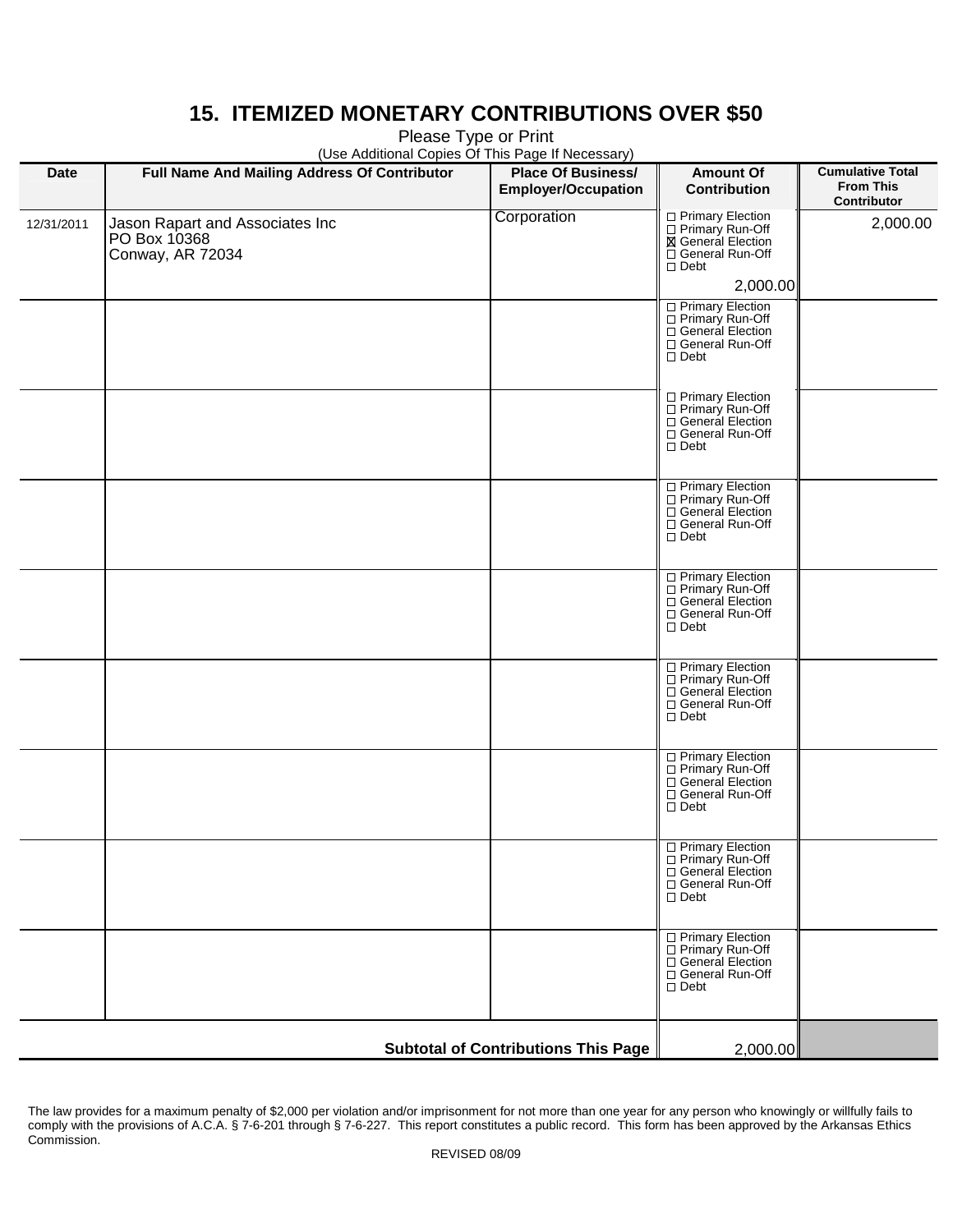#### **Date Full Name And Mailing Address Of Contributor Place Of Business/ Employer/Occupation Amount Of Contribution Cumulative Total From This Contributor 16. TOTAL ITEMIZED MONETARY CONTRIBUTIONS OVER \$50 17. TOTAL NONITEMIZED MONETARY CONTRIBUTIONS 18. TOTAL MONETARY CONTRIBUTIONS THIS REPORT**  (includes totals from lines 16 and 17) □ Primary Election □ Primary Run-Off □ General Election □ General Run-Off □ Debt □ Primary Election □ Primary Run-Off □ General Election □ General Run-Off □ Debt □ Primary Election □ Primary Run-Off □ General Election □ General Run-Off Debt □ Primary Election □ Primary Run-Off □ General Election □ General Run-Off □ Debt □ Primary Election □ Primary Run-Off General Election General Run-Off Debt □ Primary Election Primary Run-Off □ General Election General Run-Off Debt □ Primary Election □ Primary Run-Off □ General Election General Run-Off Debt □ Primary Election □ Primary Run-Off □ General Election □ General Run-Off □ Debt □ Primary Election □ Primary Run-Off □ General Election □ General Run-Off □ Debt 2,000.00 0.00 2,000.00

# **ITEMIZED MONETARY CONTRIBUTIONS OVER \$50**

Please Type or Print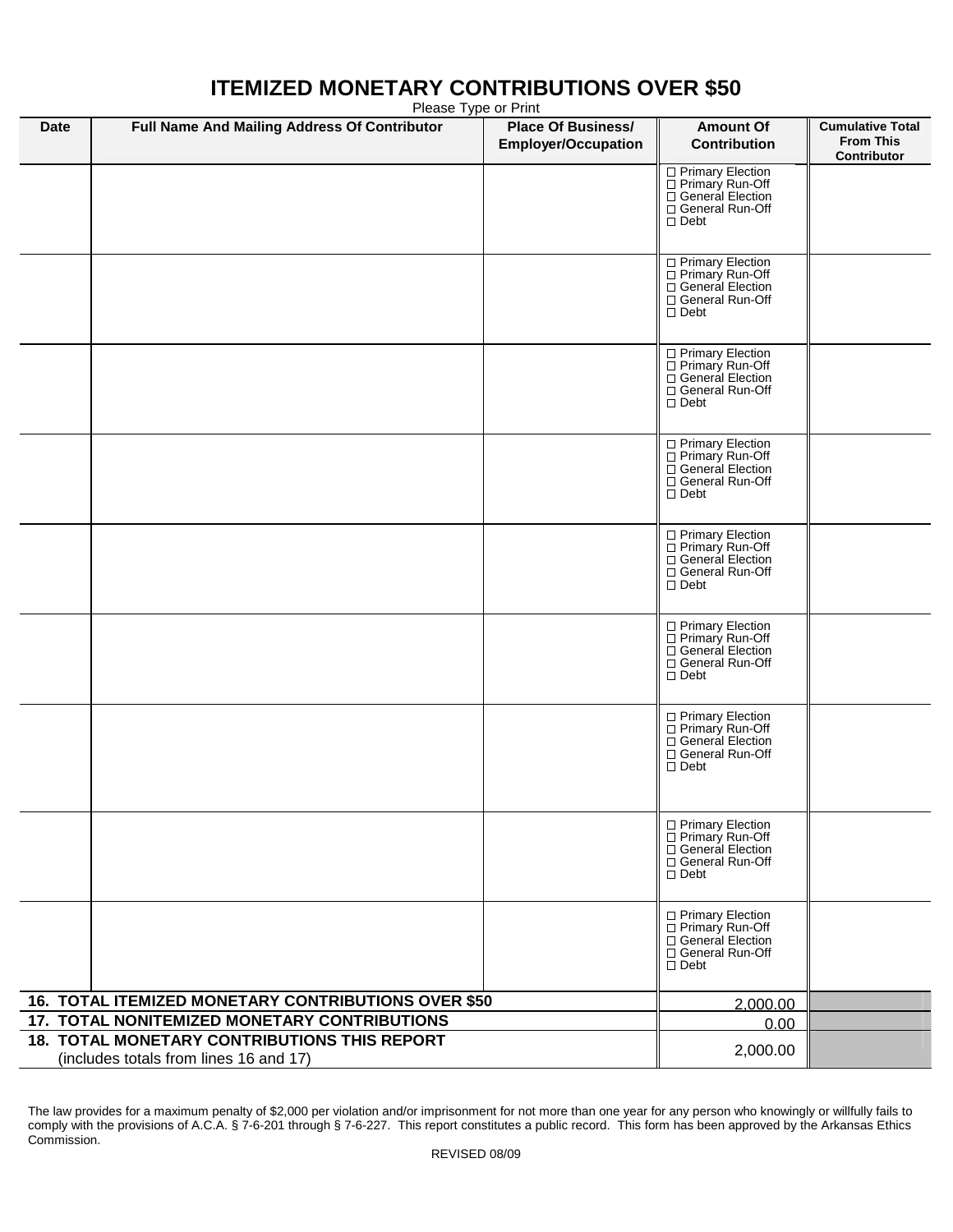# **19. CAMPAIGN EXPENDITURES BY CATEGORY**

Please Type or Print

| <b>CATEGORY</b>               |                                        | <b>TOTAL AMOUNT</b> |
|-------------------------------|----------------------------------------|---------------------|
| <b>Filing Fee</b>             |                                        |                     |
| <b>Television Advertising</b> |                                        |                     |
| <b>Radio Advertising</b>      |                                        |                     |
| <b>Newspaper Advertising</b>  |                                        |                     |
| Other Advertising             |                                        |                     |
| <b>Office Supplies</b>        |                                        |                     |
| Rent                          |                                        |                     |
| <b>Utilities</b>              |                                        |                     |
| Telephone                     |                                        |                     |
| Postage                       |                                        |                     |
| <b>Direct Mail</b>            |                                        |                     |
| <b>Travel Expenses</b>        |                                        |                     |
| Entertainment                 |                                        |                     |
| Fundraising                   |                                        |                     |
| Repayment of Loans            |                                        |                     |
| <b>Returned Contributions</b> |                                        |                     |
| <b>Consultant Fees</b>        |                                        |                     |
| Polls                         |                                        |                     |
| <b>Paid Campaign Workers</b>  |                                        |                     |
| Other (list)                  |                                        |                     |
|                               |                                        |                     |
|                               |                                        |                     |
|                               |                                        |                     |
|                               |                                        |                     |
|                               |                                        |                     |
|                               |                                        |                     |
|                               |                                        |                     |
|                               | <b>20. TOTAL CAMPAIGN EXPENDITURES</b> | 0.00                |

### **21. PAID CAMPAIGN WORKERS**

(Include any person you paid to work on your campaign, does not have to be full-time worker)

| NAME OF WORKER                         | <b>AMOUNT</b><br>PAID | NAME OF WORKER | <b>AMOUNT</b><br>PAID |
|----------------------------------------|-----------------------|----------------|-----------------------|
|                                        |                       |                |                       |
|                                        |                       |                |                       |
|                                        |                       |                |                       |
|                                        |                       |                |                       |
|                                        |                       |                |                       |
|                                        |                       |                |                       |
|                                        |                       |                |                       |
|                                        |                       |                |                       |
|                                        |                       |                |                       |
|                                        |                       |                |                       |
|                                        |                       |                |                       |
|                                        |                       |                |                       |
|                                        |                       |                |                       |
|                                        |                       |                | 0.00                  |
| 22. TOTAL AMOUNT PAID CAMPAIGN WORKERS |                       |                |                       |